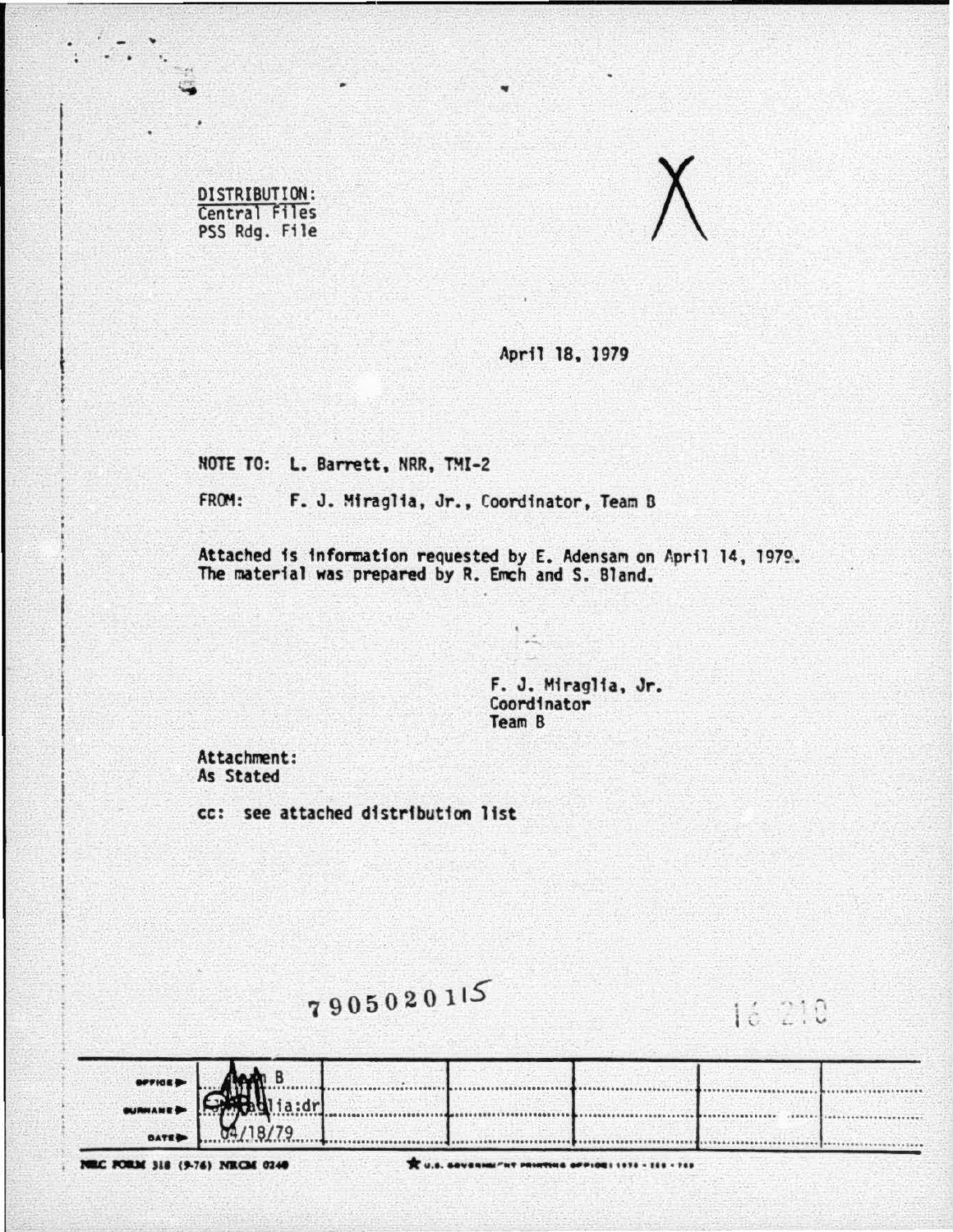We were asked by E. Adensam to calculate the radiation dose rates due to piping in a system filled with diluted secondary water.

The attached table shows the results ORNL obtained for calculated dose rates at various distances from various sizes of pipe. As a quick check, R. Emch and F. Akstulewicz performed hand calculations of the dose rate at one meter from the various sizes of pipe. Those hand calculations gave dose rates of 5-11 mr/hr. Since the hand and OP.NL calculations are in good agreement, we believe the ORNL results are valid.

E. Adensam gave us the following information to use in our calculations. The source term fs:

| $I-131$    | $1.4 \mu$ Ci/cc             |
|------------|-----------------------------|
| $Cs - 134$ | 8.6 x $10^{-3}$ $\mu$ Ci/cc |
| $Cs - 136$ | 1.1 x $10^{-2}$ $\mu$ Ci/cc |
| $Cs - 137$ | 3.4 x $10^{-2}$ µCi/cc      |

in  $6.5 \times 10^7$  cc of water. This source term is diluted to a total water volume of  $1.7 \times 10^8$  cc. The piping is infinite lengths of Schedule 40 with nominal sizes of 12", 16", and 20". The dose rates are due almost entirely in  $I-131$  (98%).

 $16211$ 

.-